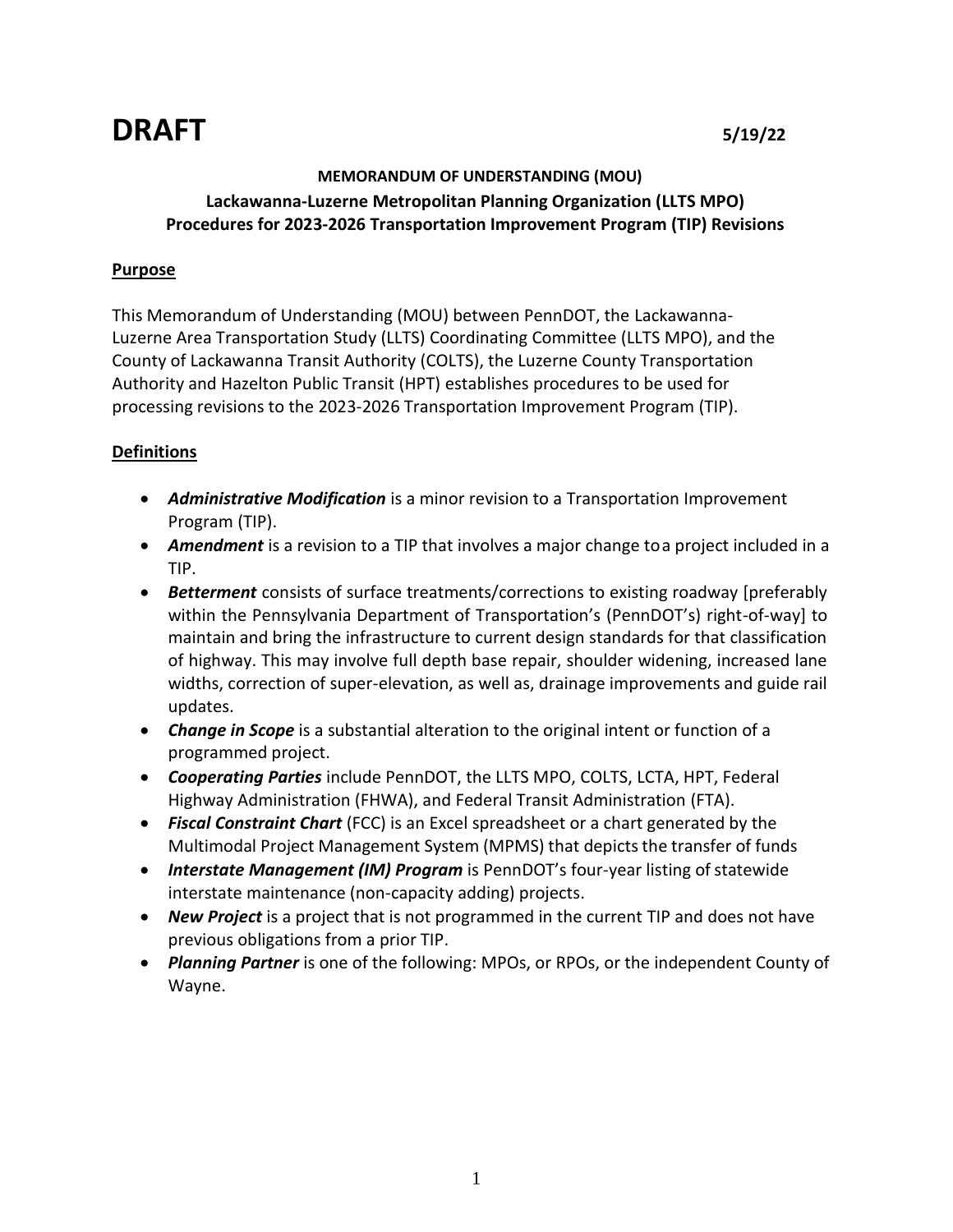- *Public Participation Plan (PPP)* is a documented broad-based public involvement process that describes how the LLTS MPO will involve and engage the public in the transportation planning process to ensure that the concerns of stakeholders are identified and addressed in the development of transportation plans and programs.
- *Rapid Bridge Replacement (RBR)* Initiative (developed via a Public Private Partnership P3) will follow the *Statewide Managed Program* guidance in the administration of the program. For example, the RBR Initiative project rollouts, independent of time intervals, will be considered an amendment on the STIP. Placement of RBR projects and or line items on the LLTS MPO's TIP will be considered as an administrative action.
- *Reserve Line Item* holds funds that are not dedicated to a specific project(s) and may be used to cover cost increases or add a new project or project phase(s).
- *Revision* is either an Amendment or an Administrative Modification to the TIP.
- *Statewide Managed Program (Statewide Program)* includes those transportation improvements or projects that are managed on the STIP, including project selection, at the PennDOT Central office level, with possible regional Planning Partner input and solicitation. Examples include but are not limited to Highway Safety Improvement Program (HSIP), Railroad Crossing Program (RRX), and State Transportation Alternatives Program (TAP) projects. The Interstate Management Program (IM) will remain its own individual program.

## **TIP Administration**

The Federal Highway Administration (FHWA) and the Federal Transit Administration (FTA) will only authorize projects and approve grants for projects that are programmed in the current approved TIP. If the MPO, the LLTS transit agencies, or PennDOT wishes to proceed with a federally funded project not programmed on the TIP, a revision must be made.

The federal statewide and metropolitan planning regulations contained in 23 CFR § 450 govern the provisions for revisions of the MPO TIP. The intent of this federal regulation is to acknowledge the relative significance, importance, and/or complexity of individual programming actions. If necessary, 23 CFR § 450.328 permits the use of alternative procedures by the cooperating parties to effectively manage actions encountered during a given TIP cycle. Cooperating parties include PennDOT, LLTS MPO, COLTS, LCTA, HPT, FHWA, and FTA. Any alternative procedures must be agreed upon and documented in the TIP.

TIP revisions must be consistent with Pennsylvania's Performance Management (TPM) requirements, Pennsylvania's Long-Range Transportation Plan (LRTP), and the MPO's LRTP. In addition, TIP revisions must support Pennsylvania's Transportation Performance Measures, the Transportation Asset Management Plan (TAMP), the Transit Asset Management (TAM) Plan, the Strategic Highway Safety Plan (SHSP) and Congestion Management Plan (CMP), as well as PennDOT's Connects policy. Over the years, Pennsylvania has utilized a comprehensive planning and programming process that focuses on collaboration between PennDOT, FHWA, FTA, and MPOs at the county and regional levels. This approach will be applied to begin implementation of TPM and Performance Based Planning and Programming (PBPP). PBPP is PennDOT's ongoing assessment, target setting, reporting and evaluation of performance data associated with the TIP investment decisions. This approach ensures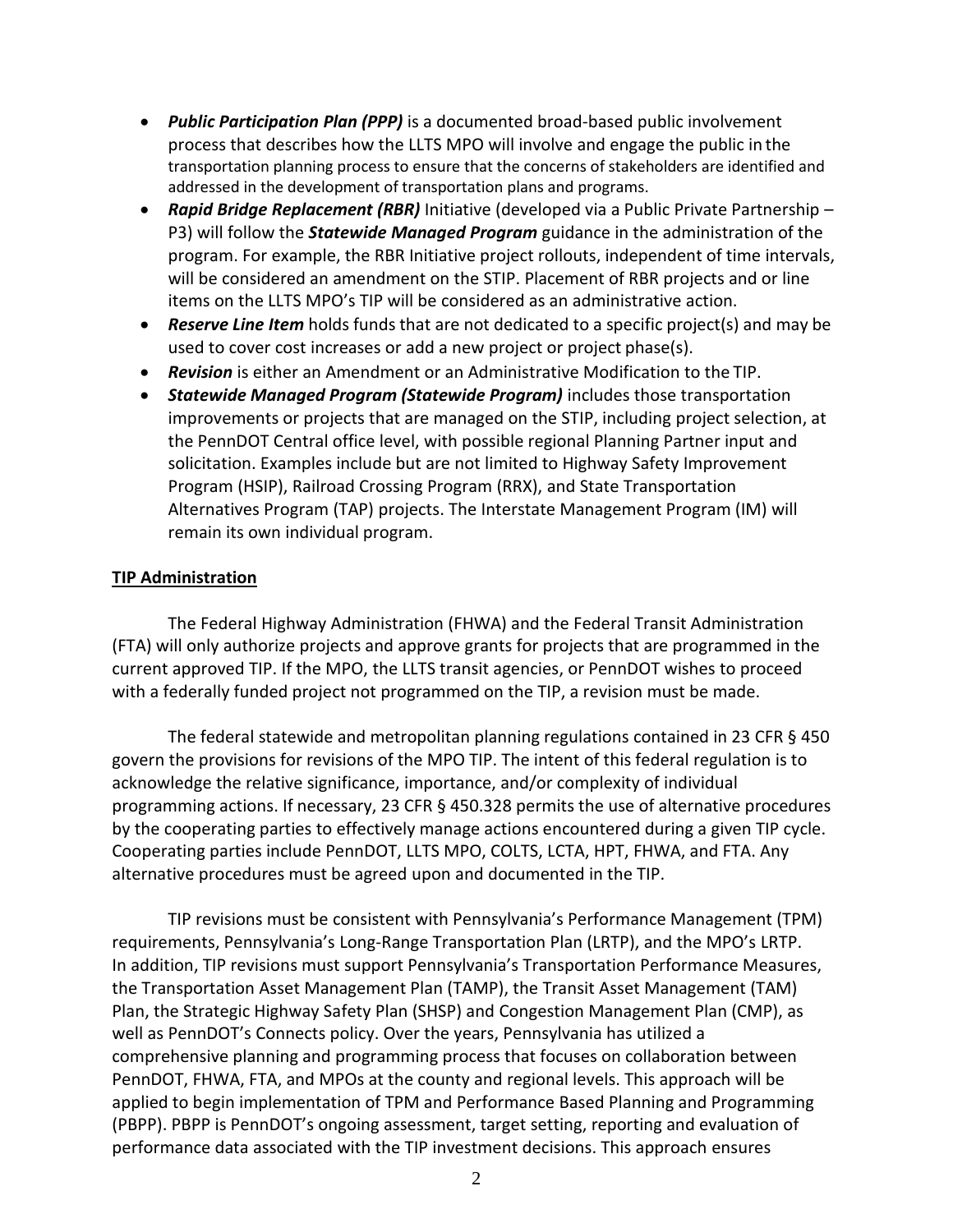that each dollar invested is being directed to meet strategic decisions and enhances the overall performance of the Commonwealth's transportation system.

TIP revisions must correspond to the adopted provisions of the MPO's Public Participation Plan (PPP). A PPP is a documented broad-based public involvement process that describes how the MPO will involve and engage the public in the transportation planning process to ensure that comments, concerns, or issues of the public and interested parties are identified and addressed in the development of transportation plans and programs. A reasonable opportunity for public review and comment shall be provided for significant revisions to the TIP.

All projects within a non-attainment or maintenance area will be screened for Air Quality significance. PennDOT will coordinate with regional MPO/RPOs to screen Statewide Program projects for Air Quality significance. If a revision adds a project, deletes a project, or impacts the schedule or scope of work of an air quality significant project in a nonattainment or maintenance area, a new air quality conformity determination will be required, if deemed appropriate by the PennDOT Air Quality Interagency Consultation Group (ICG). If a new conformity determination is deemed necessary, an **amendment** to the MPO's Long Range Transportation Plan (LRTP) shall also be developed and approved by the MPO. The modified conformity determination would then be based on the amended LRTP conformity analysis, and public involvement procedures consistent with the region's PPP are required.

The federal planning regulations, 23 CFR 450.324(c), define update cycles for MPO/RPO LRTPs. If a MPO's/RPO's LRTP expires because the LRTP has not been updated in accordance with the planning cycle defined in the federal planning regulations, then the provisions of this MOU will not be utilized for that MPO/RPO. During a LRTP expiration, all STIP/TIP revisions that involve projects with federal funds within that MPO/RPO, where the LRTP expiration occurred, will be treated as an amendment and require federal approval. There will be no administrative modifications to projects with any federal funds until the MPO's/RPO's LRTP is in compliance with the federal planning regulations.

## **TIP Revisions**

In accordance with the federal transportation planning regulations [23 CFR § 450], revisions to the TIP will be handled as an *Amendment* or an *Administrative Modification* based on agreed upon procedures detailed below.

An *Amendment* is a revision to the TIP that:

- **Affects air quality conformity regardless of the cost of the project or thefunding source**;
- Adds a new project, deletes a project that utilizes federal funds, or federalizes a project that previously was 100% state and/or locally funded. A new project is a project that is not programmed in the current STIP/TIP and does not have previous Federal obligations.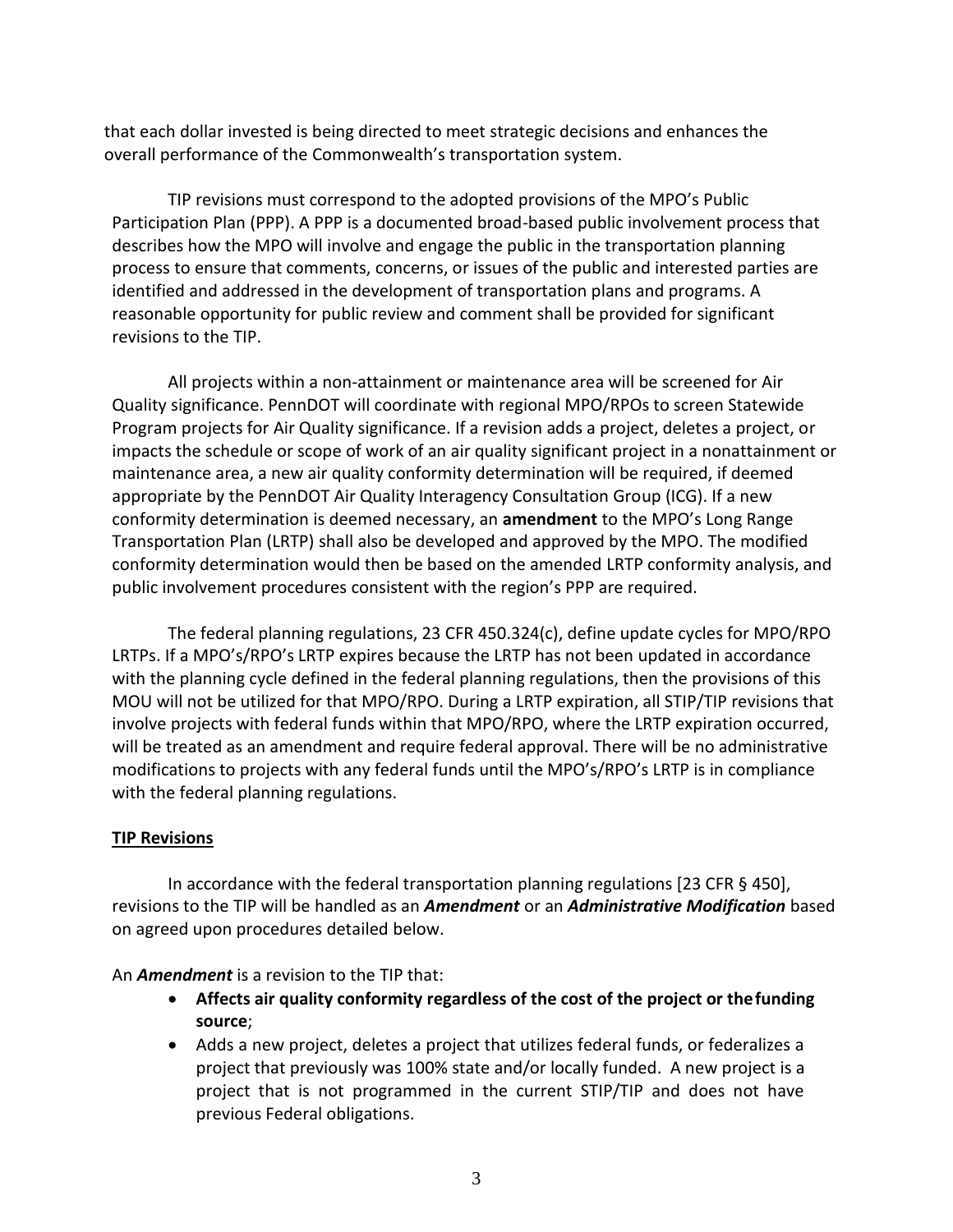- Deletes a project that utilizes federal funds, except for projects that were fully obligated in the previous STIP/TIP and no longer require funding. In this case, removal of the project will be considered an administrative modification**.**
- Adds a new phase(s) to an existing project, deletes a project phase(s), increases or decreases a project phase(s) that utilizes federal funds where the revision exceeds the following threshold:
	- o \$3 million for the LLTS MPO
	- o \$10 million for the Interstate Management (IM) Program.
- $\bullet$  Involves a change in the scope of work to a project(s) that would:
	- o Result in an air quality conformity re-evaluation;
	- o Result in a revised total project programmed amount that exceeds the thresholds established between PennDOT and the LLTS MPO;
	- $\circ$  Result in a change in the scope of work on any federally-funded project that is significant enough to essentially constitute a new project.

Approval by the MPO/RPO is required for **Amendments**. The MPO must then initiate PennDOT Central Office approval using the e-STIP process. An e-STIP submission must include a Fiscal Constraint Chart (FCC) that clearly summarizes the before, requested adjustments, after changes, and detailed comments explaining the reason for the adjustment(s), and provides any supporting information that may have been prepared. The FCC documentation should include any administrative modification actions that occurred along with or were presented with this action at the MPO meeting. The supporting documentation should include PennDOT Program Management Committee (PMC) materials, if available.

All revisions associated with an amendment, including any supporting administrative modifications, should be shown on the same FCC, demonstrating both project and program fiscal constraint. The identified grouping of projects (the entire action) will require review and/or approval by the cooperating parties. In the case that a project phase is pushed out of the TIP period, the MPO/RPO and PennDOT will demonstrate, through a FCC, fiscal balance of the subject project phase in the second or third four years of the TYP and/or the respective regional LRTP.

The initial submission and approval process of the Interstate Program and other federallyfunded Statewide Programs and increases/decreases to these programs which exceed the thresholds above will be considered an amendment and require approval by PennDOT and FHWA/FTA (subsequent placement of these individual projects or line items on respective MPO/RPO TIPs will be considered an administrative modification). In the case of Statewide Programs, including the IM Program and other federally funded statewide programs, approval by PennDOT's PMC and FHWA is required. Statewide managed transit projects funded by FTA programs and delivered via Governor's apportionment are selected by PennDOT pursuant to the Pennsylvania State Management Plan approved by FTA. These projects will be coordinated between FTA, PennDOT, the transit agency and associated MPO/RPO and should be programmed within the TIP of the urbanized area where the project is located. These projects and the initial drawdown will be considered an amendment to the Statewide Program.

An *Administrative Modification* is a minor revision to the MPO TIP that: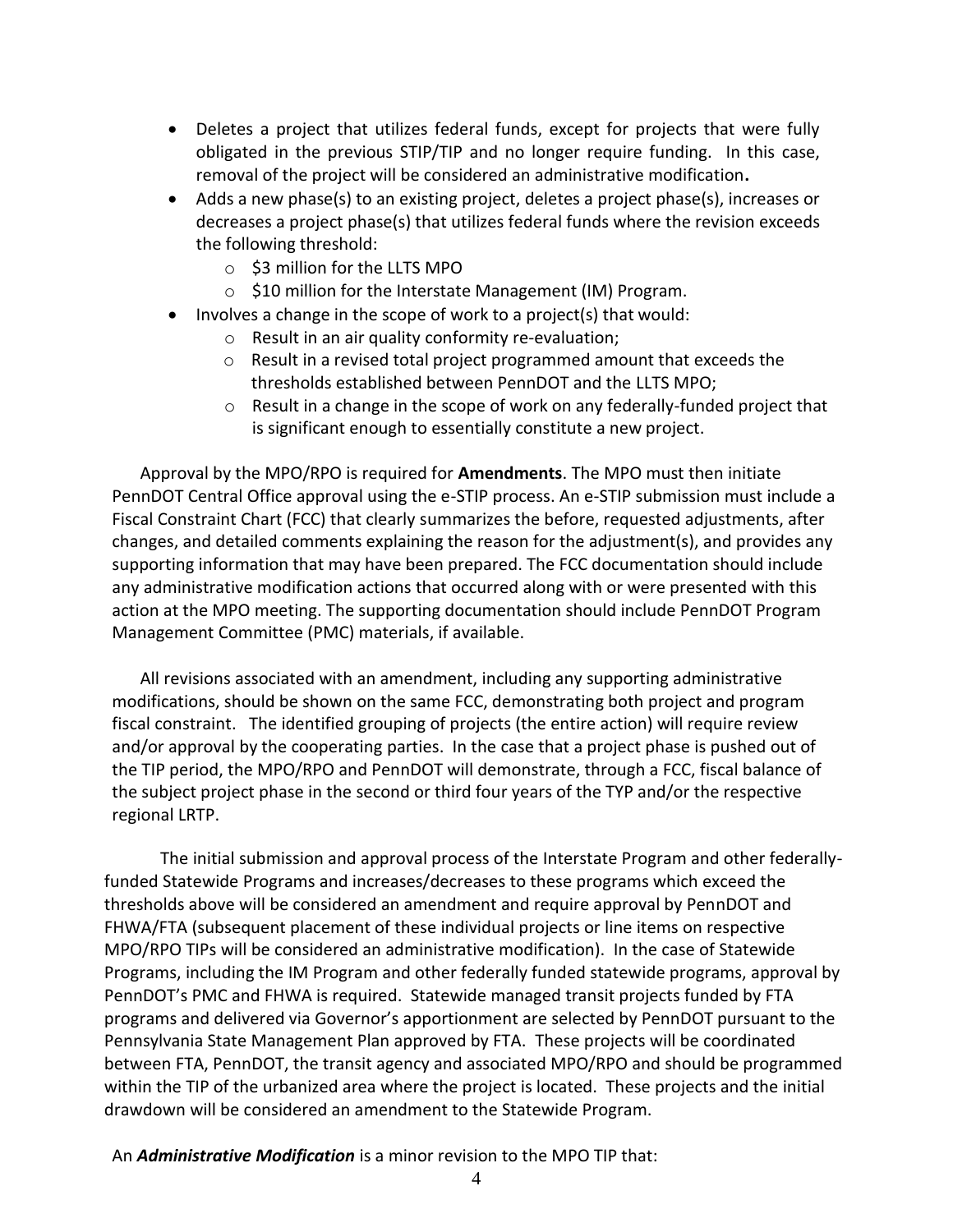- Adds a new phase(s), deletes a phase(s) or increase/decreases a phase(s) of an existing project that utilizes federal funds and does not exceed the thresholds established above;
- Adds a project from a funding initiative or line item that utilizes 100 percent stateor non-federal funding;
- Adds a project for emergency relief (ER) program, except those involving substantial functional, location, or capacity changes;
- Adds a project, with any federal funding source, for immediate emergency repairs to a highway, bridge or transit project where in consultation with the relevant federal funding agencies, the parties agree that any delay would put the health, safety, or security of the public at risk due to damaged infrastructure;
- $\bullet$ ;
- Draws down or returns funding from an existing TIP reserve line item and does not exceed the thresholds established above. (A reserve line item holds funds that arenot dedicated to a specific project(s) and may be used to cover cost increases or add an additional project phase(s) to an existing project);
- Adds federal or state capital funds from low-bid savings, de-obligations, release of encumbrances, or savings on programmed phases to another programmed project phase or line item but does not exceed the above thresholds;
- Splits a project into two or more separate projects or combines two or more projects into one project to facilitate project delivery without a change of scope or type of funding;
- Adds, advances, or adjusts federal funding for a project based on FHWA August Redistribution based on documented August Redistribution Strategic Approach.

*Administrative Modifications* do not affect air quality conformity nor involve a significant change in the scope of work to a project(s) that would trigger an air quality conformity reevaluation; do not add a new federally-funded project or delete a federally-funded project; do not exceed the thresholds established in this MOU between PennDOT and the MPO (as detailed in the aforementioned Amendment Section); and do not result in a change in scope on any federally-funded project that is significant enough to essentially constitute a new project. (A change in scope is a substantial alteration to the original intent or function of a programmed project.)

*Administrative Modifications* **do not require federal approval.** PennDOT and the MPO will work cooperatively to address and respond to any FHWA and/or FTA comment(s). FHWA and FTA reserve the right to question any administrative action that is not consistent with federal regulations or with this MOU, where federal funds are being utilized.

All revisions, amendments, and administrative modifications shall be identified, numbered, and grouped as one action on an FCC demonstrating both project and program fiscal constraint. The identified grouping of projects (the entire revision action) will require review and/or approval by the Cooperating Parties. In the case that a project phase is pushed out of the TIP period, the LLTS MPO will demonstrate, through an FCC, fiscal balance of the subject project phase in the second or third years of the TYP and/or MPO MTP.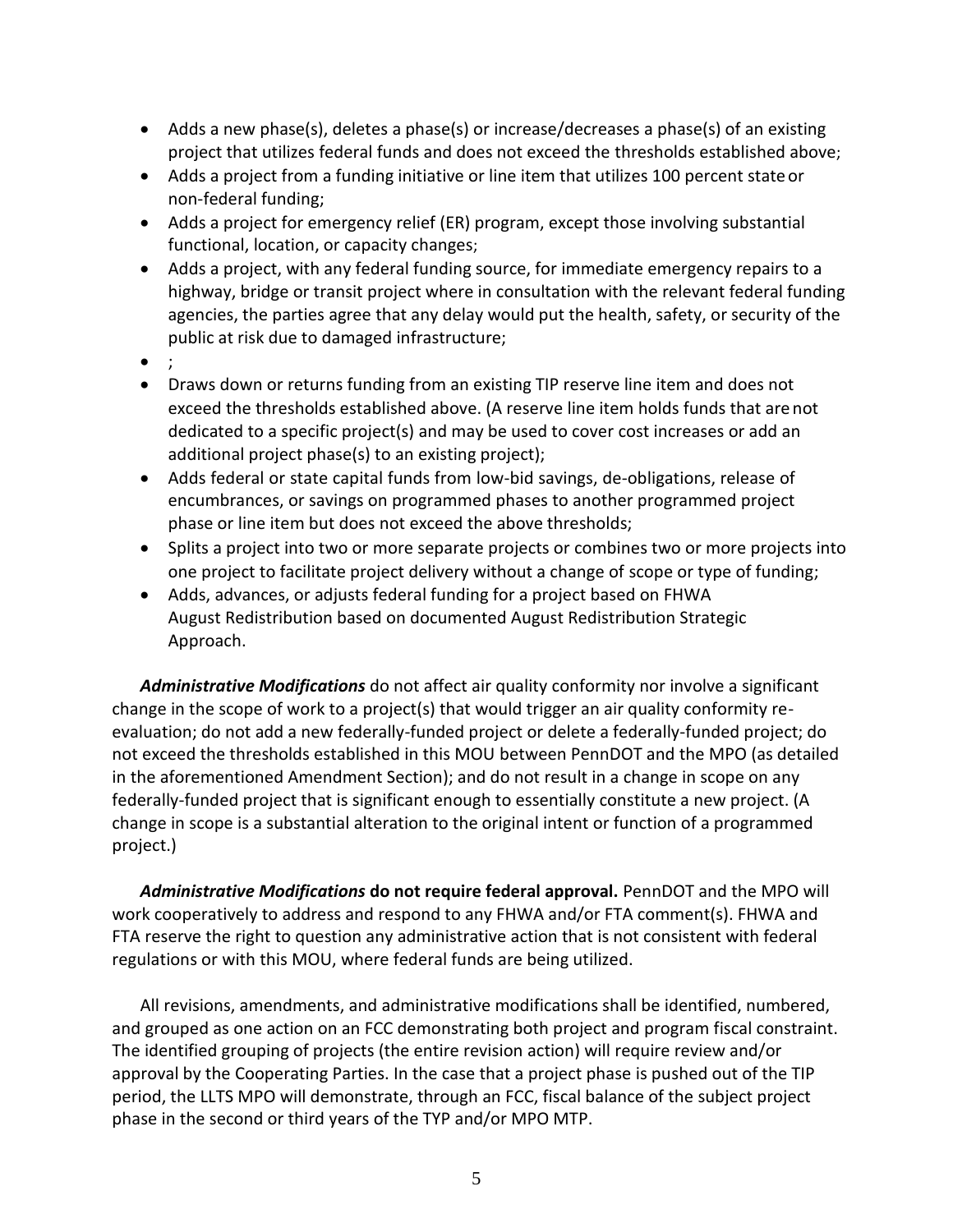## **Transit**

Statewide managed projects funded by FTA programs and delivered via Governor's apportionment are selected by PennDOT pursuant to the Pennsylvania State Management Plan approved by the FTA. These projects should be programmed within the TIP of the urbanized area where the project is located.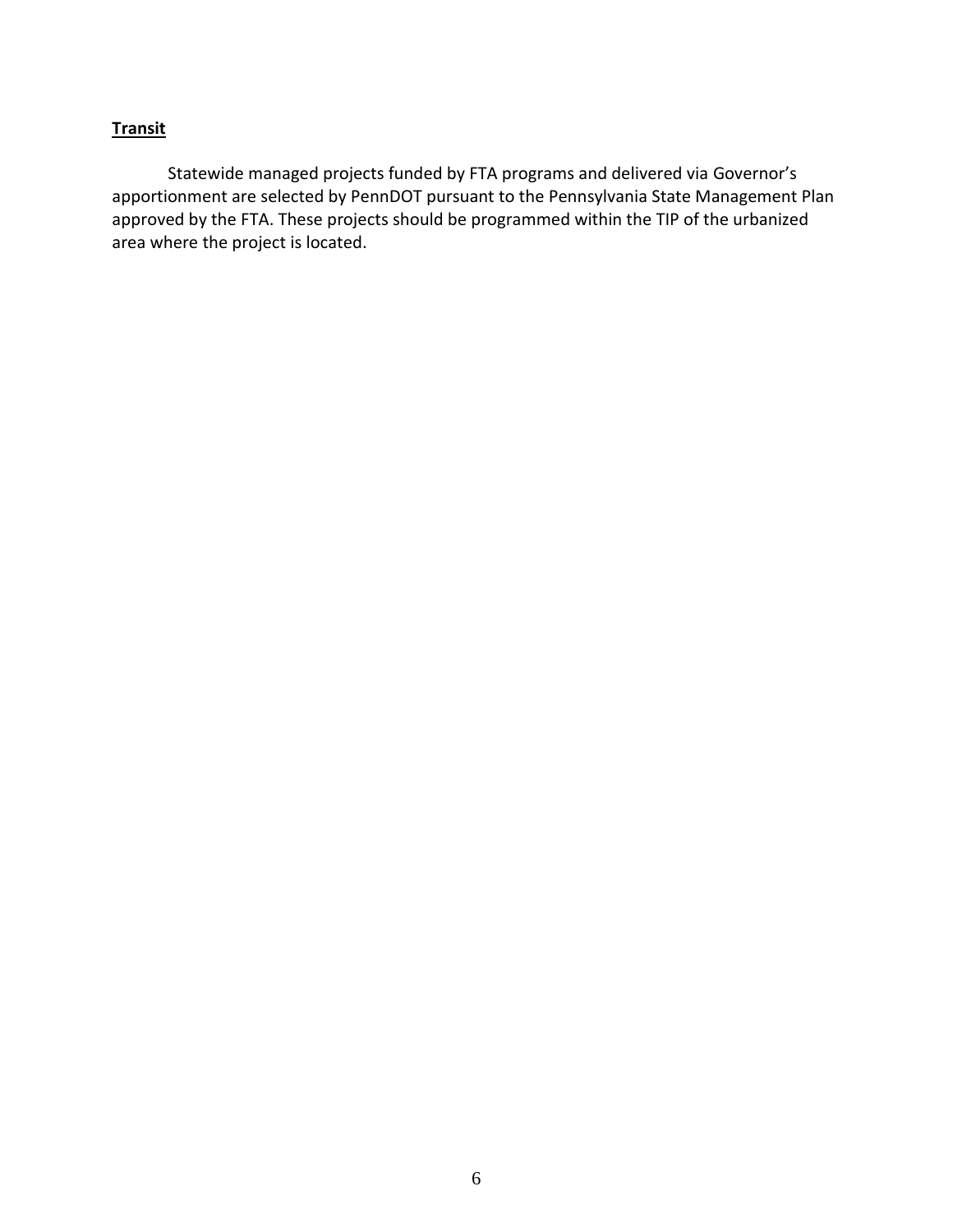## **Fiscal Constraint**

Demonstration that STIP/TIP fiscal constraint is maintained takes place through a FCC. Real time versions of the STIP/TIP are available to FHWA and FTA through PennDOT's Multimodal Project Management System (MPMS). All revisions must maintain year-to-year fiscal constraint 23 CFR 450.218(I) and [23 CFR 450.326\(g\)\(j\)&\(k\)](https://www.law.cornell.edu/cfr/text/23/450.326) for each of the four years of the STIP/TIP. All revisions shall account for year of expenditure (YOE) and maintain the estimated total cost of the project or project phase within the time-period [i.e., fiscal year(s)] contemplated for completion of the project, which may extend beyond the four years of the STIP/TIP. The arbitrary reduction of the overall cost of a project, or project phase(s), shall not be utilized for the advancement of another project.

### **TIP Financial Reporting**

PennDOT will provide reports to each MPO/RPO and FHWA no later than 30 days after the end of each quarter and each Federal Fiscal Year (FFY). At a minimum, this report will include the actual federal obligations and state encumbrances for highway/bridge projects by MPO/RPO and Statewide. In addition, PennDOT will provide the Transit Federal Capital Projects report at the end of each FFY to all of the parties listed above and FTA. The reports can be used by the MPOs/RPOs as the basis for compiling information to meet the federal annual listing of obligated projects requirement 23 CFR 450.334. Additional content and any proposed changes to the report will be agreed upon by PennDOT, FHWA and FTA.

### **TIP Transportation Performance Management**

In accordance with  $23$  CFR 450.326(c), PennDOT and the MPO will ensure TIP revisions promote progress toward achievement of performance targets.

### **MPO TIP Revision Procedures**

As the MPO TIP is adopted, this MOU between PennDOT and the MPO will be included with the TIP documentation to clarify how the MPO will address all TIP revisions. **In all cases, any individual MPO revision procedures will be developed under the guidance umbrella of this document**. If the MPO subsequently elects to set more stringent procedures, then FHWA and FTA will adhere to those more restrictive procedures.

This document will serve as the basis for PennDOT when addressing federally-funded Statewide Program TIP revisions.

This Memorandum of Understanding will begin October 1, 2022, and remain in effect until September 30, 2024, unless revised or terminated. Furthermore, it is agreed that this MOU will be reaffirmed every two years.

We, the undersigned hereby agree to the above procedures and principles.